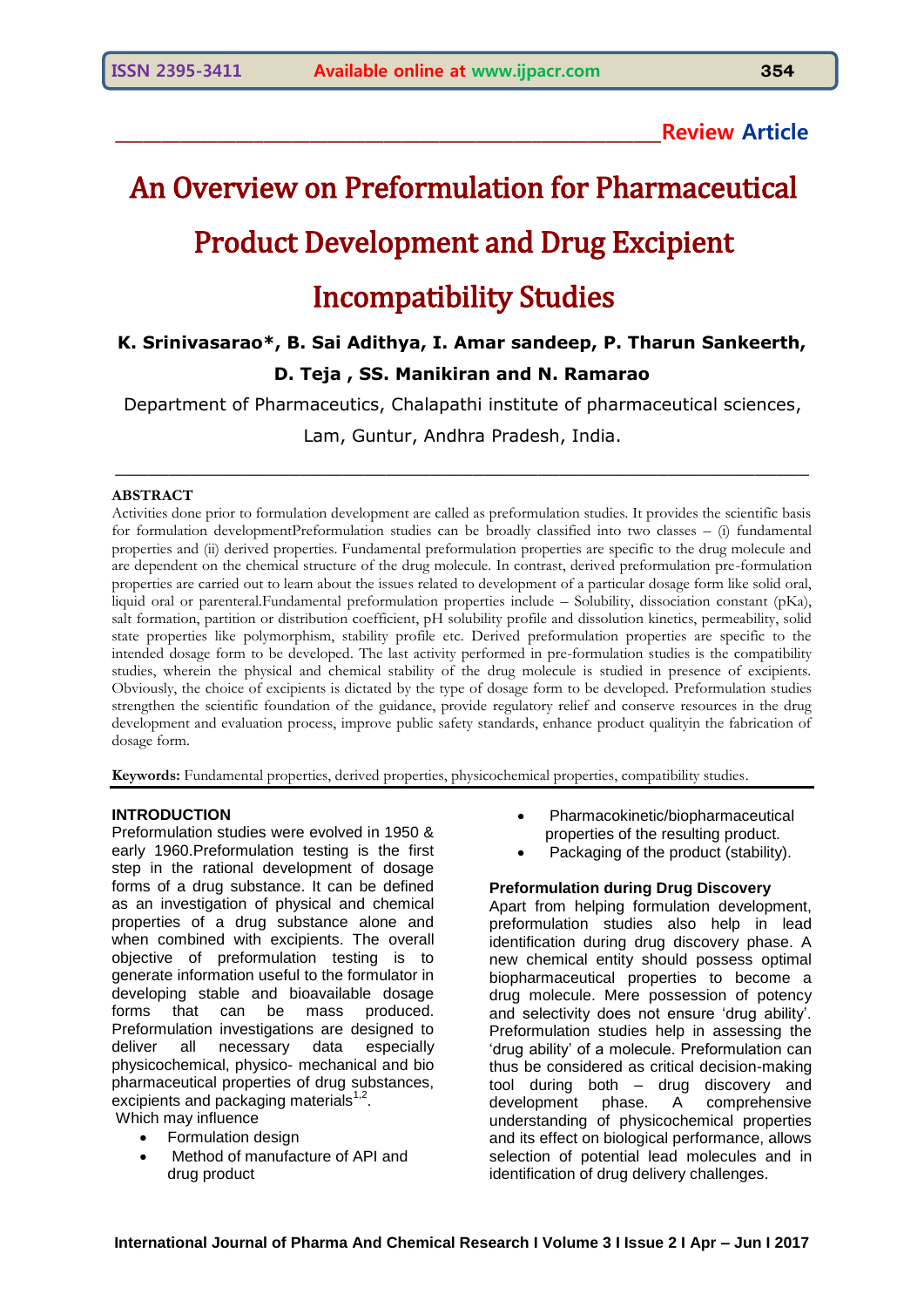#### **Objectives**

- To develop the elegant dosage forms (stable, effective & safe}
- It is important to have an understanding of the physical description of a drug substance before dosage form development.
- It is 1st step in rational development of a dosage form of a drug subt before dosage form development.

#### **GOALS OF PREFORMULATION**

To establish the necessary physicochemical parameters of a new drug substance. To determine its kinetic rate profile. To establish its physical characteristics and, To establish its computability with common excipients. To choose the correct form of a drug substance. Generate a thorough understanding of the material s stability under the conditions that will lead to developme t of an optimal drug delivery system.

#### **PREFORMULATION PARAMETERS A. PHYSICAL CHARACTERISTICS**

- 1) Organoleptic properties
- 2) Bulk characteristics
	- a) Solid state characteristics
	- b) Flow properties
	- c) Densities
	- d) Compressibility
	- e) Crystalline
	- f) Polymorphism
	- g) Hygroscopicity
- 3) Solubility analysis
	- a) Ionization constant (Pka)
	- b) Partition co-efficient
	- c) Solubilization
	- d) Thermal effect
	- e) Common ion effect (Ksp)
- f) Dissolution 4) Stability analysis
	- a) Solution-state stability
	- b) Solid-state stability
	- c) Drug-excipients compatibility
- **B. CHEMICAL CHARACTERISTICS**
	- 1) Hydrolysis 2) Oxidation 3) Photolysis
	-

#### **1) ORGANOLEPTIC PROPERTIES**

A typical preformulation program should begin with the description of the drug substance. The color, odour and taste of the new drug must be recorded using descriptive terminology. The color, odor and taste of the new drug must be recorded using descriptive terminology. It is important to establish a standard terminology to describe these properties in order to avoid

confusion among scientists using different terms to describe the same property. A list of some descriptive terms to describe the most commonly encountered colors, tastes and odours of pharmaceutical powders is provided in table. The color of all the early batches of the new drug must be recorded using the descriptive terminology. A record of color of the early batches is very useful in establishing appropriate specifications for later production. When the color attributes are undesirable or variable, incorporation of a dye in the body or coating of the final product could be recommended.

Terminology to describe organoleptic properties of pharmaceutical powders

| odour      | <b>Taste</b>  |
|------------|---------------|
| Acidic     | <b>Bland</b>  |
| intense    |               |
|            | sweet         |
| Fruity     | tasteless     |
| Aromatic   |               |
| Odouerless |               |
|            | <b>Bitter</b> |

#### **2. BULK CHARACTERISTICS**

**a) Solid state characteristics:** Powders are masses of solid particles or granules surrounded by air (or other fluid)and it is the solid plus fluid combination that significantly affects the bulk properties of the powder. It is perhaps the most complicating characteristic because the

amount of fluid can be highly variable.Powders are probably the least predictable of all materials in relation to flow ability because of the large number of factors that can change their rheological properties. Physical characteristics of the particles, such as size, shape, angularity, size variability and hardness will all affect flow properties. External factors such as humidity, conveying environment, vibration and perhaps most importantly aeration will compound the problem.

#### **Particle size and size distribution**

Various chemical and physical properties of drug substances are affected by their particle size distribution and shapes. The effect is not only on the physical properties of solid drugs but also in some instances on their biopharmaceutical behaviour. For example, the bioavailability of griseofulvin and phenacetin is directly related to the particle size distributions of these drug. It is now generally recognized that poorly soluble drugs showing a dissolution rate- limiting step in the absorption process will be more readily bioavailable when administered in a finely sub divided state than as a coarse material. Size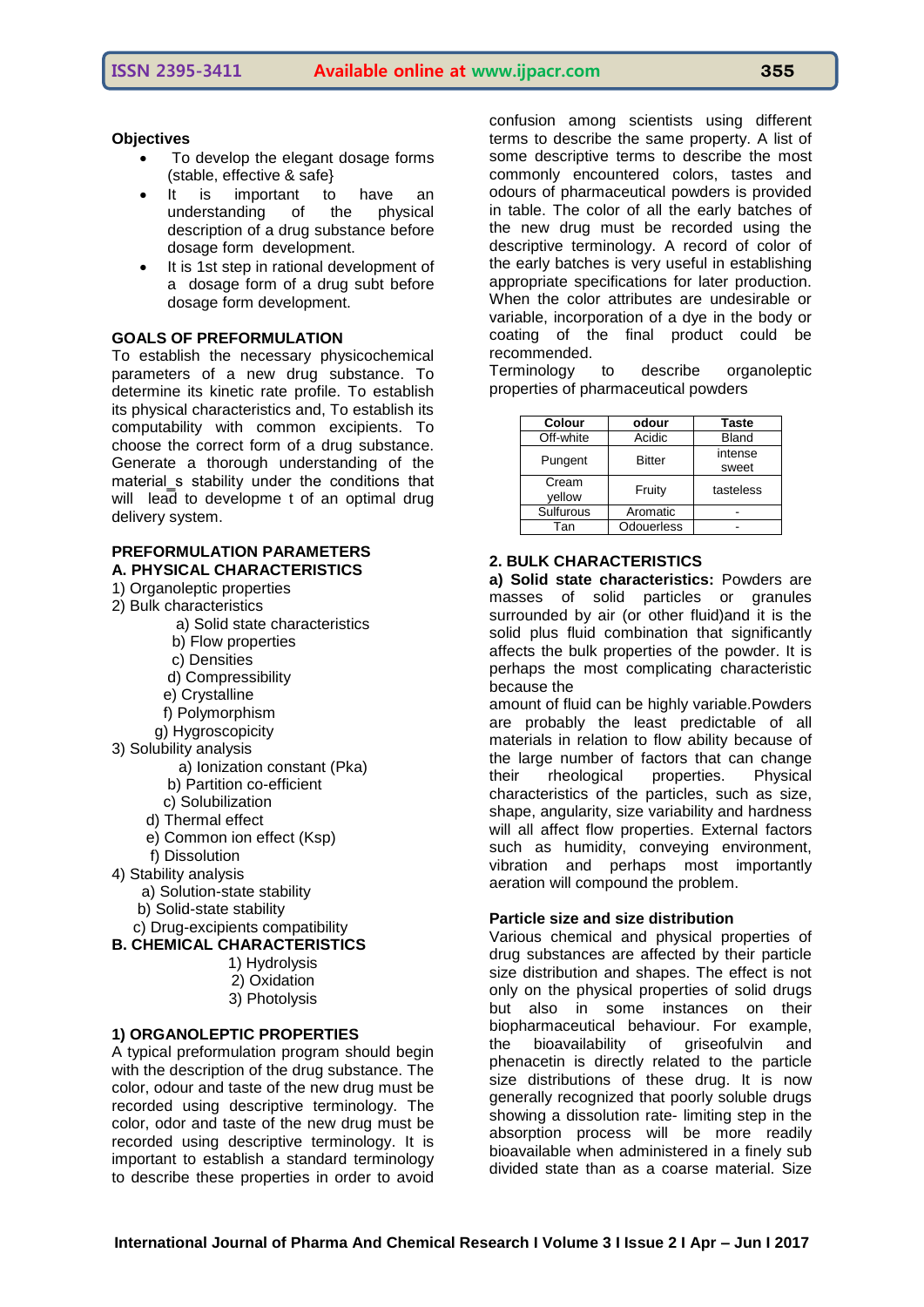also plays a role in the homogeneity of the final tablet. When large differences in size exist between the active components and excipients, mutual sieving (de- mixing) effects can occur making thorough mixing difficult or if attained difficult to maintain during the subsequent processing steps.

#### **Table 2: Common Techniques for Measuring Fine Particles of Various Sizes**

| <b>Technique Particle size</b> | <b>Technique Particle size</b> |
|--------------------------------|--------------------------------|
| Microscopic                    | $1 - 100$                      |
| Sieve                          | >5                             |
| Sedimentation                  | >1                             |
| Elutriation                    | $1 - 50$                       |
| Centrifugal                    | $50$                           |
| Permeability                   | ر-                             |
| light scattering               | $0.5 - 50$                     |

#### **b) POWDER FLOW PROPERTIES**

The flow properties of powders are critical for an efficient tableting operation. A good flow of the powder or granulation to be compressed is necessary to assure efficient mixing and acceptable weight uniformity for the compressed tablets. If a drug is identified at the preformulation stage to be "poorly flowable," the problem can be solved by selecting appropriate excipients. In some cases, drug powders may have to be precompressed or granulated to improve their flow properties. Some of these methods are angle of repose, flow through an orifice, compressibility index, shear cell, etc. Changes in particle size and shape are generally very apparent; an increase in crystal size or a more uniform shape will lead to a smaller angle of repose and smaller carr's index $3,4$ .

#### **Angle of Repose:**

The maximum angle which is formed between the surface of pile of powder and horizontal surface is called the angle of repose. For most pharmaceutical powders, the angle-of repose values range from 25 to 45°, with lower values indicating better flow characteristics.

#### **Tan θ = h / r**

 $h =$  height of heap of pile,  $r =$  radius of base of pile

#### **c) Densities**

The ratio of mass to volume is known as density

#### **Types of density**

**(a)** Bulk density: It is obtained by measuring the volume of known mass of powder that passed through the screen.

**(b)**Tapped density: It is obtained by mechanically tapping the measuring cylinder containing powder.

**(c)**True density: It actual density of the solid material.

**(d)**Granule density: may affect compressibility, tablet porosity, disintegration, Dissolution

#### **d) Compressibility**

"Compressibility" of a powder can be defined as the ability to decrease in volume under pressure and "compactability as the ability of the powdered material to be compressed into a tablet of specified tensile strength. It can be used to predict the flow properties based on density measurement.

Carr's index= Tapped density

#### **Carr's index= Tapped density – pored density \* 100 Tapped density**

#### **Relationship between flow, angle of repose, carr's index**

| flow                | Angle of<br>repose | Carrs<br>index |
|---------------------|--------------------|----------------|
| Excellent           | < 25               | $5 - 15$       |
| Good                | 25-30              | $12 - 16$      |
| Fair to<br>passable | 30-40              | 18-21          |
| Poor                | >40                | 23-35          |
| Very poor           |                    | 33-38          |
| Extremerly<br>poor  |                    | >40            |

# **e) Crystallinity5-8**

Generally most of drugs exist in solid state. Very few are in liquid state like valproic acid and even less in gaseous form like some general anesthetics. A crystal structure is a unique arrangement of atoms in a crystal. Physical properties affected by the solid-state properties can influence both the choice of the delivery system and the activity of the drug, as determined by the rate of delivery. Chemical stability, as affected by the physical properties, can be significant. A crystalline particle is characterized by definite external and internal structures. Crystal habit describes the external shape of a crystal, whereas polymorphic state refers to the definite arrangement of molecules inside the crystal lattice. Crystallization is invariably employed as the final step for the purification of a solid. The use of different solvents and processing conditions may alter the habit of recrystallized particles, besides modifying the polymorphic state of the solid.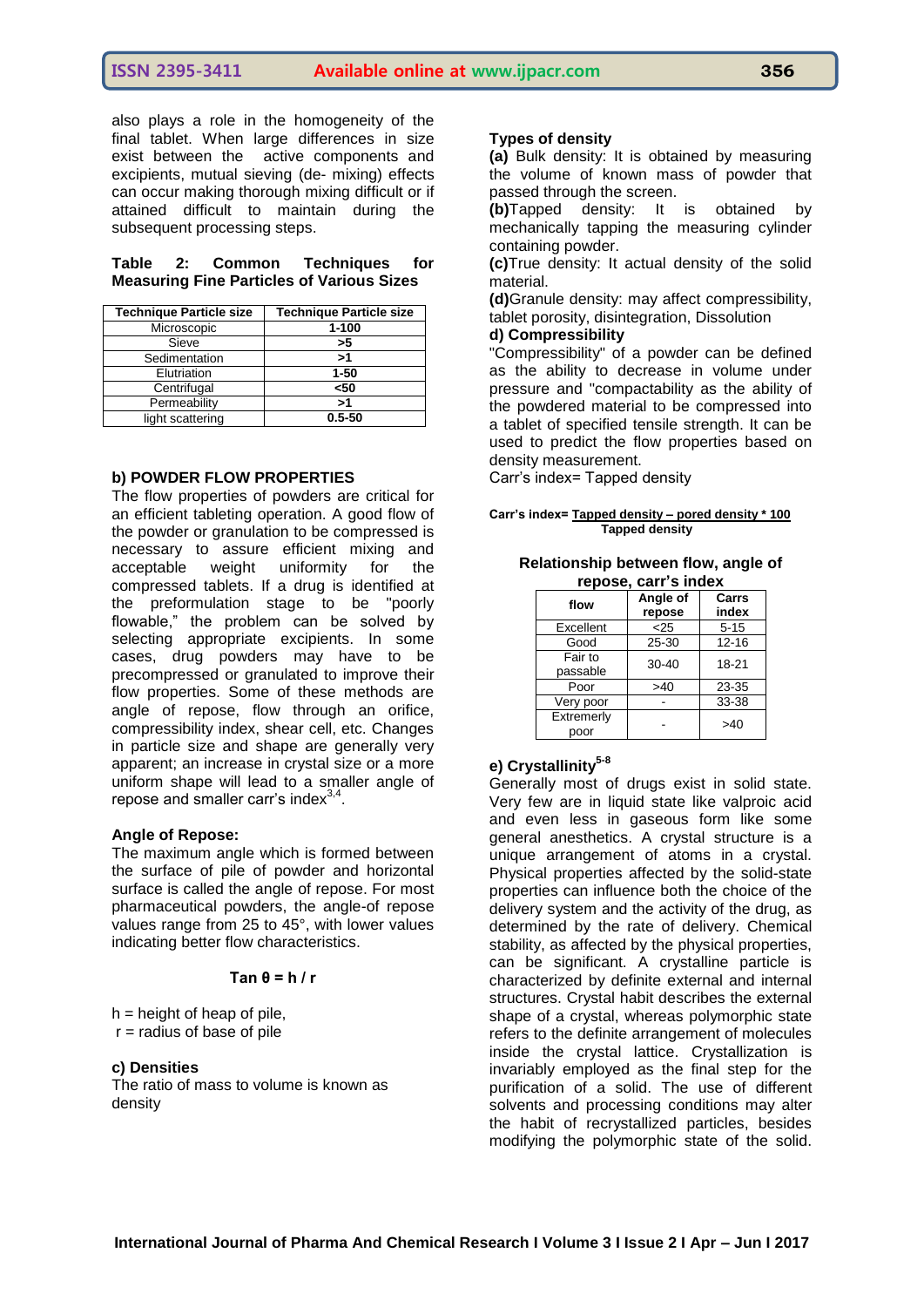

#### **Analytical method used for characterization of crystal**

- 1) Microscopy
- 2) Differential scanning calorimerty
- 3) Infared spectroscopy
- 4) Thermogravemetric analysis
- 5) X-ray Diffraction

#### **f)Polymorphism**

Many drug substances can exist in more than one crystalline form with different space lattice

arrangements. This property is known as polymorphism. The different crystal forms are called polymorphs.When polymorphism occurs, the molecules arrange themselves in two or more different ways in the crystal; either they may be packed differently in the crystal lattice or there may be differences in the orientation or conformation of the molecules at the lattice sites.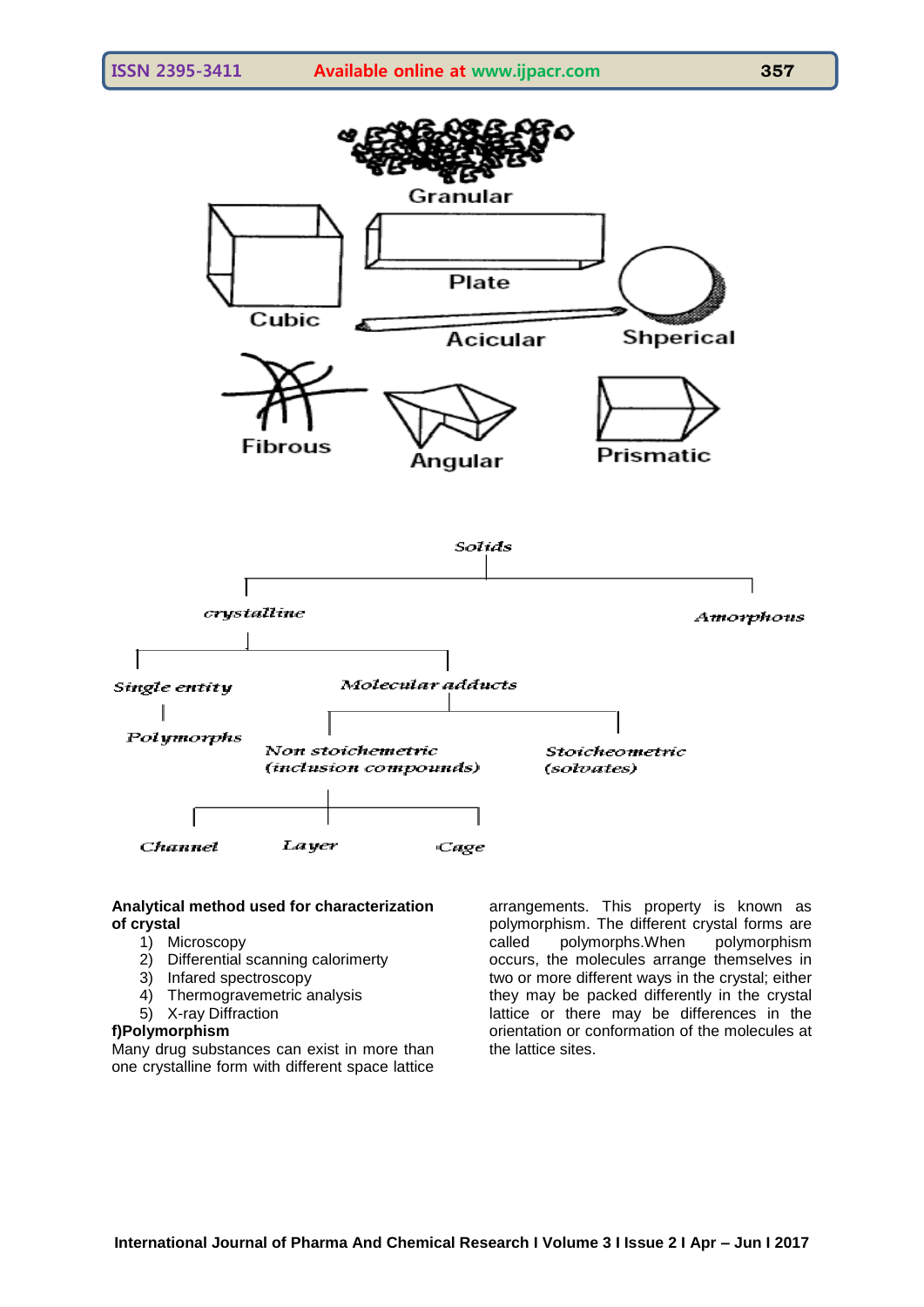

# POLYMORHS POLYMORHS

#### **Methods to identify polymorphism**

- Optical crystallography
- Hot 0stage microscopy
- X- Ray Diffraction method
- NMR technique
- FTIR technique.
- Microcalorimetry
- Thermal methods
- Melting point determination

#### **PROPERTIES OF POLYMORPHS**

- Polymorphs show the same properties in liquid or gaseous state but they behave differently in solid state.
- Polymorphs differ from each other with respect to physical properties like
- Melting and sublimation temperature
- Vapour pressure
- Solubility and dissolution rate
- Stability
- Optical and electrical properties
- Crystal habit
- Hygroscopicity
- Heat capacity
- Solid state reactions
- **Conductivity**
- Compression characteristics

# **g) Hygroscopisity**

Many compounds and salts are sensitive to the presence of water vapour or moisture. When

ENANTIOROPIC MONOTROPIC

compounds interact with moisture, they retain the water by bulk or surface adsorption, capillary condensation, chemical reaction and, in extreme cases, a solution (deliquescence). Deliquescence is where a solid dissolves and saturates a thin film of water on its surface. It has been shown that when moisture is absorbed to the extent that deliquescence takes place at a certain critical relative humidity, the liquid film surrounding the solid is saturated. This process is dictated by vapour diffusion and heat transport rates. Moisture is also an important factor that can affect the stability of candidate drugs and their formulations. Sorption of water molecules onto a candidate drug (or excipient) can often induce hydrolysis. In this situation, by sorbing onto the drug-excipient mixture, the water molecules may ionize either or both of them and induce a reaction. For example, we have found that a primary amine, when mixed with lactose was apparently stable even when stored at 90°C for 12 weeks. However, when the experiment was carried out in the presence of moisture, extensive degradation by way of the well-known Mailliard reaction took place. Other properties such as crystal structure, powder flow, compaction, lubricity, dissolution rate and polymer film permeability may also be affected by moisture adsorption.

| <b>Hygroscopicity Classification</b> |                        |                                                                 |  |  |  |
|--------------------------------------|------------------------|-----------------------------------------------------------------|--|--|--|
| Class 1                              | Non-Hygroscopic        | Essentially no moisture increases occur at relative             |  |  |  |
|                                      |                        | humidities below 90%.                                           |  |  |  |
| Class 2                              | Slightly Hygroscopic   | Essentially no moisture in occur at relative humidity below 80% |  |  |  |
| Class 3                              | Moderately Hygroscopic | Moisture Content does not increase more than 5% after           |  |  |  |
|                                      |                        | storage for 1 week at relative humidity below 60%               |  |  |  |
| Class 4                              | Very Hygroscopic       | Moisture content increase may occur at relative humidity as low |  |  |  |
|                                      |                        | as 40 to 50%                                                    |  |  |  |

#### **Table 2: Different classes of hygroscopic substances**

# **3. Solubility Analysis**

An important Physical-chemical property of a drug substance is solubility, especially aqueous solubility. A drug must possess some aqueous solubility for therapeutic efficacy in the physiological P H range of 1 to 8. For a drug to enter into systemic circulation, to exert therapeutic effect, it must be first in solution

form. If solubility of drug substance is less than desirable, than consideration must be given to increase its solubility. Poor solubility **(< 10mg/ml)** may exist incomplete or erratic absorption over PH rang 1-7 at 37°C. However, knowledge of two fundamental properties is mandatory for a new compound i) Intrinsic solubility(Co)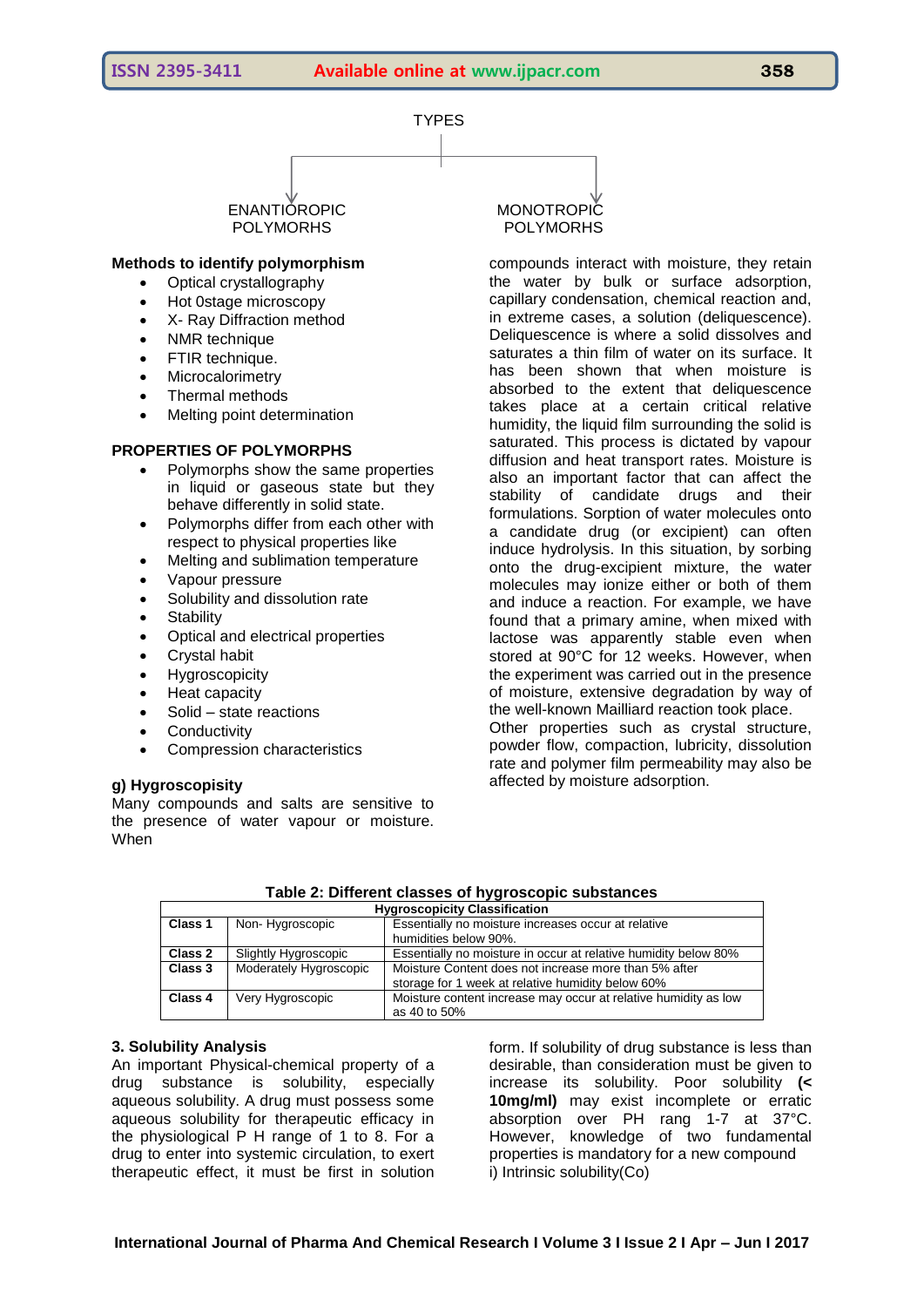ii) Dissociation constant (Pka).

#### **i) Intrinsic Solubility (Co)**

The intrinsic solubility should be measured at two temp: **4 to 5°C** to ensure good physical stability and to extend short term storage and chemical stabilityuntil more definite data is available. **37° C** to support biopharmaceutical evaluation. The solubility of weakly acidic and weakly basic drug as function of PH can be predicted with help of equation

| $S =$ | $(1 + (K1)$   | For weak |
|-------|---------------|----------|
| So    | $(H+1)$       | acid.    |
| $S =$ | $(1 + ([H+])$ | For weak |
| So    | K2))          | base.    |

Where,  $S =$  solubility at given PH.

So = intrinsic solubility of neutral form.  $K1$  = dissociation constant for the weak acid. K2 = dissociation constant for weak base.

# **a) Ionization Constant(PKA)9-12**

Many drugs are either weakly acidic or basic compounds and, in solution, depending on the pH value, exist as ionized or un-ionized species. The un- ionized species are more lipid-soluble and hence more readily absorbed. The gastrointestinal absorption of weakly acidic or basic drugs is thus related to the fraction of the drug in solution that is unionized.The conditions that suppress ionization favor absorption. The factors that are important in the absorption of weakly acidic and basic compounds are the pH at the sit e of absorption, the ionization constant, and the lipid solubility of the un- ionized species. These factors together constitute the widely accepted pH partition theory. The relative concentrations of un-ionized and ionized forms of a weakly acidic or basic drug in a solution at a given pH can be readily calculated using the Henderson-Hasselbalch equations:

- **pH = pKa + log [unionized form] / [ionized form] ---- for weak bases.**
- **pH = pKa + log [ionized form] / [unionized form] ---- for weak acids**

Weakly acidic compounds (pKa< 4.3) were absorbed relatively rapidly;Those with pKa values ranging between 2.0 and 4.3 were absorbed more slowly; and strong acids (pKa> 2.4) were hardly absorbed.For bases, those with pKa values smaller than 8.5 were absorbed relatively rapidly; those with a pK a between 9 and 12 were absorbed more slowly; and completely ionized quaternary ammonium compounds were not absorbed. In pharmacokinetic area, the extent of ionization is imp. affect of its extent and absorption, distribution, elimination. The extent of Pka , in many cases, highly dependent on PH of the medium containing the drug.

#### **Determination of Pka**

- Potentiometric Titration
- Spectrophotometric Determination
- Dissolution rate method
- Liquid-Liquid Partition method

# **b). Partition Coefficient**

The lipophilicity of an organic compound is usually described in terms of a partition coefficient; log *P*, which can be defined as the ratio of the concentration of the unionized compound, at equilibrium, between organic and aqueous phases:

# **Po/w = ( C oil/water)equilibrium**

**logP=(un ionized compound)org (un ionized compound)aq**

This ratio is known as the partition coefficient or distribution coefficient and is essentially independent of concentration of dilute solutions of a given solute species.  $logP = 0$ means that the compound is equally soluble in water and in the partitioning solvent. If the compound has a log  $P = 5$ , then the compound is 100,000 times more soluble in the partitioning solvent. A log  $P = -2$  means that the compound is 100 times more soluble in water, i.e., it is quite hydrophilic. Drugs having values of P much **greater than 1** are classified as lipophilic, whereas those with partition coefficients much **less than 1** are indicative of a hydrophilic drug. Although it appears that the partition coefficient may be thebest predictor of absorption rate, the effect of dissolution rate, pKa, and solubility on absorption Must not be neglected. Lipids occurring in living membranes are complex and difficult to obtainin pure form. An indication of the relative lipid solubility, however, can be obtained by determining how a drug substance distributes itself between water and an immiscible organic solvent. When a solute is added to two immiscible liquids that are in contact with each other, it will distribute itself between the two phases in a fixed ratio. This ratio is known as the partition coefficient, or distribution coefficient*,* and is essentially independent of concentration of dilute solutions of a given solute species. Various organic solvents such<br>as chloroform, ether, amyl acetate, as chloroform, ether, amyl acetate, isopropylmyristate, carbon tetrachloride, and n - Octanol can be used in the determination of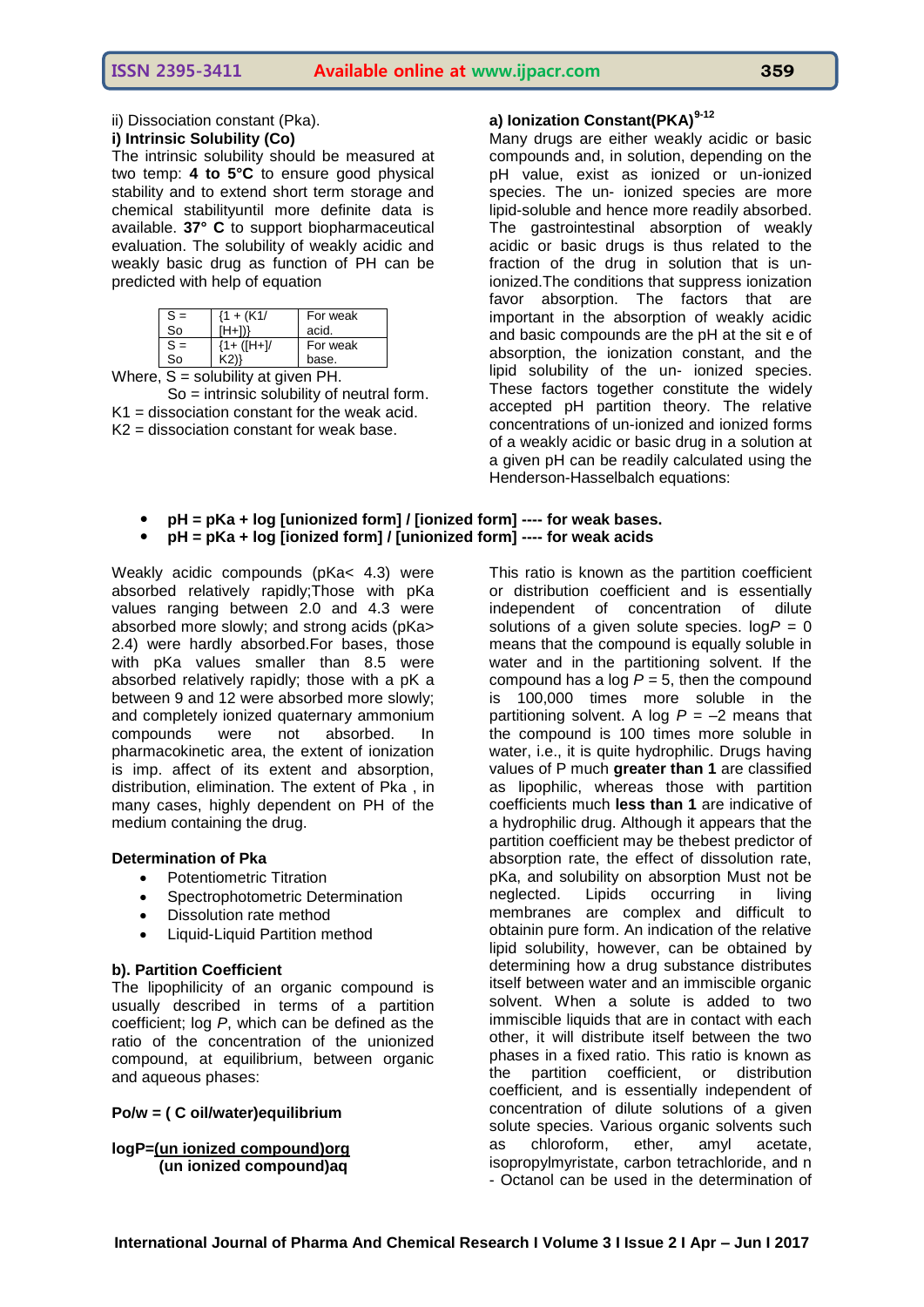the partition coefficient, with the latter gaining increasing acceptance.

#### **Methods of finding Partition coefficient**

- 1) Shake-flask method
- 2) Chromatographic method.
- 3) Counter current and filter probe method.
- 4) Tomlinson's filter probe method.
- 5) Microelectrometrictitratation method
- 6) Automated instrument is now available.

#### **Applications of Partition coefficient**

Measure of Lipophilic character of molecules. Recovery of antibiotics from fermentation broth. Extraction of drug from biological fluid for therapeutic monitoring. Absorption of drug from dosage forms. (Ointments, Suppositories, Transdermalpatches). Study of distribution of flavouring oil between oil & water in emulsion.

#### **c). Solubilization**

For drug candidates, with either poor water solubility or insufficient solubility for projected solution dosage form, preformulation study should include limited experiments to identify possible mechanism for solubilization.

#### **Methods for Increasing Solubility**

- Change in pH
- Co-Solvency
- Dielectric Constant
- Solubilization by Surfactant
- Complexation
- Hydrotropy
- Chemical Modification of drug

#### **d) Thermal Effect**

We determine the effect of temp. on the solubility of drug candidate. This can be determined by measuring heat of solution i.e. **HS**

$$
InS = \frac{1 - \Delta H S (1) + C}{RT}
$$

Where,  $S =$  molar solubility at temp. T ( $\degree$  K)  $R = gas constant$ .

Heat of solution represents the heat released or absorbed when mole of solute is dissolved in large quantity of solvent. It is determined from solubility value for saturated solution equilibrated at controlled temperature over the range of interested. Typically the temperature range should include 5 °C, 25°C, 37°C and 50°C.If heat of solution is positive (endothermic process) thus, increasing solution temp. Increased the drug solubility. For **non-electrolyte and un-ionized** form of weak acid and weak bases dissolved in water, heat of solution range from 4 to 8 Kcal/mol.

#### **e) Common Ion Effect**

A common interaction with solvent, which often overlooked, is the common ion effect. The addition of common ion often reduces the solubility of slightly soluble electrolyte. This salting out results from the removal of the water molecule as the solvent due to competing hydration of other ions. So, weakly basic drug which are given as HCL salts have decreased solubility in acidic (HCL) solution.

Eg.Chlortetracycline, methacyclin, papaverine, cyproheptadine, bromhexine,Triamterene

To identify a common ion interaction, the intrinsic dissolution rate of hydrochloride salt should be compared between, Water and water containing 1.2%W/V NACL 0.05M HCL and 0.9%W/V NACL in 0.05M After this, if solubility is not decreased than we can give drug in chloride salt, otherwise it should be eliminated.

#### **f) Dissolution**

In many instances, dissolution rate in the fluids at the absorption site, is the rate limiting steps in the absorption process. This is true for the drug administered orally in the solid dosage forms such as tablet, capsule, and suspension as well as drug administered I.M. in form of pellets or suspension.Dissolution is of 2 types. a) Intrinsic dissolution

b) Particulate dissolution

**a)Intrinsic Dissolution** The dissolution rate of a solid in its own solution is adequately describedby the Noyes-Nernst equation:

AD (Cs – C) dC / dt =------------------------ hv

Where,

**Where** 

 $dC / dt =$  dissolution rate

 $A =$  surface area of the dissolving solid

 $D =$  diffusion coefficient

 $C =$  solute concentration in the bulk medium

h = diffusion layer thickness

 $V =$  volume of the dissolution medium

Cs = solute concentration in the diffusion layer During the early phase of dissolution, Cs » C and is essentially equal to saturation solubility S. Surface

area A and volume V can be held constant.Under these conditions and at constant temperature and agitation, Equation reduces to

$$
dC / dt = KS
$$

$$
K = AD/hV = constant
$$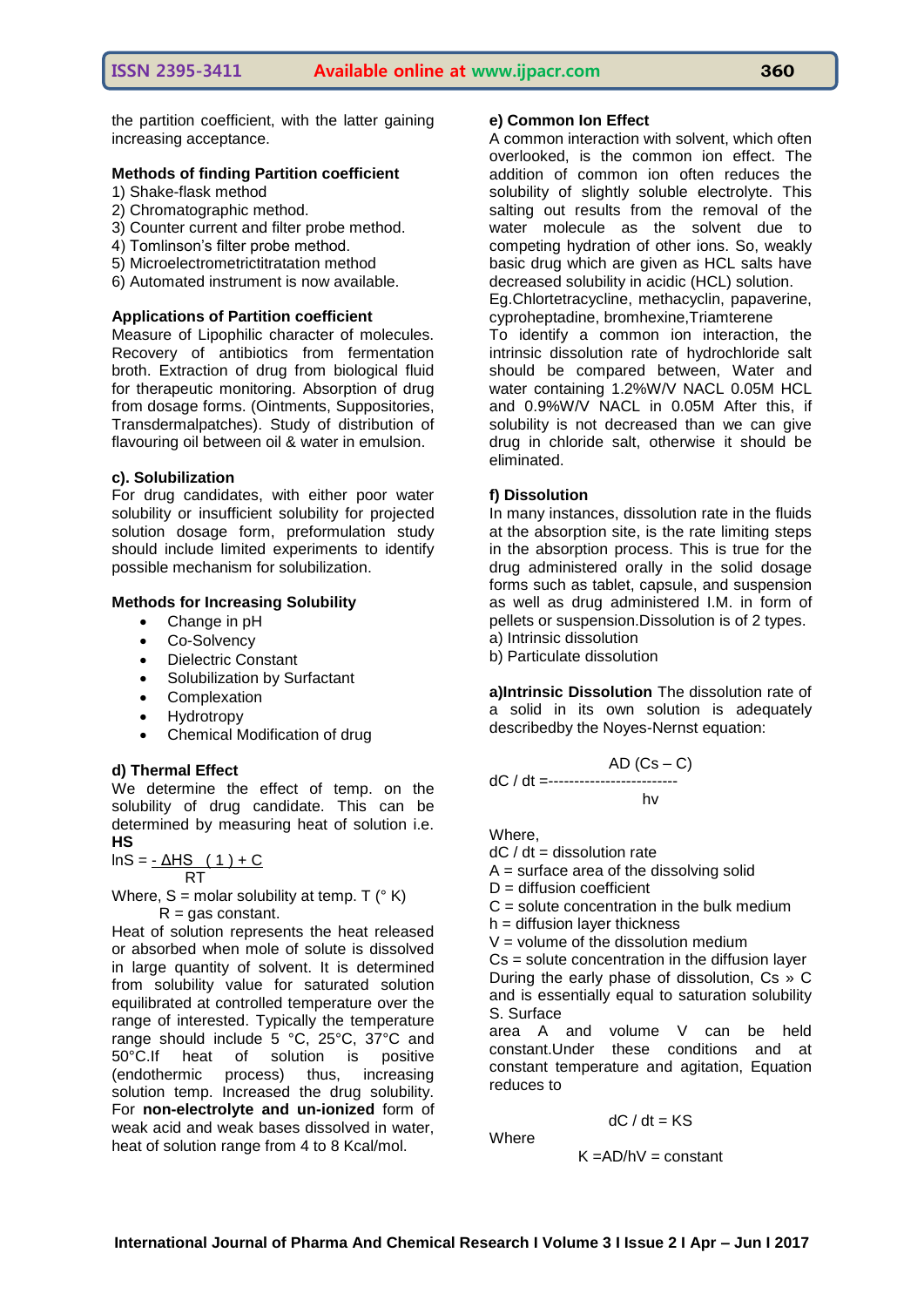Dissolution rate as expressed in Equation is termed the intrinsic *dissolution rate* and is characteristic ofeach solid compound in a given solventunder fixed hydrodynamic conditions. The intrinsic dissolution rate in a fixed volume of solvent is generally expressed as mg dissolved x(min-1 cm- Z). Knowledge of this value helps the preformulation scientist in predicting if absorption would be dissolution rate-limited.

#### **b) Particulate dissolution**

It will determine dissolution of drug at different surface area.It is used to study the influence

|  |  |  | (A). Solid State Stability Studies |  |
|--|--|--|------------------------------------|--|
|--|--|--|------------------------------------|--|

on dissolution of particle size, surface area and mixing with excipient. So, if particle size has no influence on dissolution than other method like addition of surfactant will be considered.

#### **4. STABILITY STUDIES**

#### **Incompatibility- general aspects**

When we mix two or more API and / or excipient with each other & if they are antagonistic & affect adversely the safety, therapeutic efficacy, appearance or elegance then they are said to be incompatible.

| Sample A                                                                                                                                                                                                                     | Sample B                                                                                          | Sample C                                                                                                     |
|------------------------------------------------------------------------------------------------------------------------------------------------------------------------------------------------------------------------------|---------------------------------------------------------------------------------------------------|--------------------------------------------------------------------------------------------------------------|
| Prepare a small<br>mixture of drug<br>and excipient.<br>Place above mix<br>in vial.<br>Palce a rubber<br>closure on vial<br>dip the<br>and<br>stopper in molten<br>carnuba wax to<br>render<br>it<br>hermetically<br>sealed. | Sample<br>preparation<br>method is same as<br>sample A but 5%<br>moisture is added<br>in mixture. | Drug itself<br>without any<br>excipient is<br>taken as a<br>sample for<br>solid state<br>stability<br>study. |

Solid state reactions are much **slower** and more **difficult to interpret** than solution state reactions, due to a reduced no. of molecular contacts between drug and excipient molecules and to the occurrence of multiple phase reactions.

- All the samples of drug-Excipient blends are kept for 1-3 weeks at specified storage conditions.
- Then sample is physically observed for (1) caking (2) liquefaction (3) Discoloration (4) odor (5) gel formation.
- It is then assayed by TLC or HPLC or DSC.
- Whenever feasible, the degradation products are identified by MASS SPECTROSCOPY, NMR or other relevant analytical techniques.

# **(B) Solution State Stability Studies<sup>13</sup>**

It is easier to detect liquid state reactions as compared to solid state reactions. For detection of unknown liquid incompatibilities, the program set up is same as solid dosage forms. Now according to -Stability guidelines II by FDA states that: Following conditions be evaluated in studies on solutions or suspensions of bulk drug substances:

1) Acidic or alkaline pH.

2) Presence of added substances- chelating agents, stabilizers etc.

3) High Oxygen and Nitrogen atmospheres.

4) Effect of stress testing conditions……

#### **Methodology**

- Place the drug in the solution of additives.
- Both flint and amber vials are used.
- Autoclave conditions are employed in many cases. This will provide information about Susceptibility to oxidation. Susceptibility to light exposure. Susceptibility to heavy metals.
- In case of oral liquids, compatibility with ethanol, glycerine, sucrose, preservatives and buffers are usually carried out.

# **(C) Drug-Excipient Compatibility Studies**

In the tablet dosage form the drug is in intimate contact with one or more excipients; the latter could affect the stability of the drug. Knowledge of drug-excipient interactions is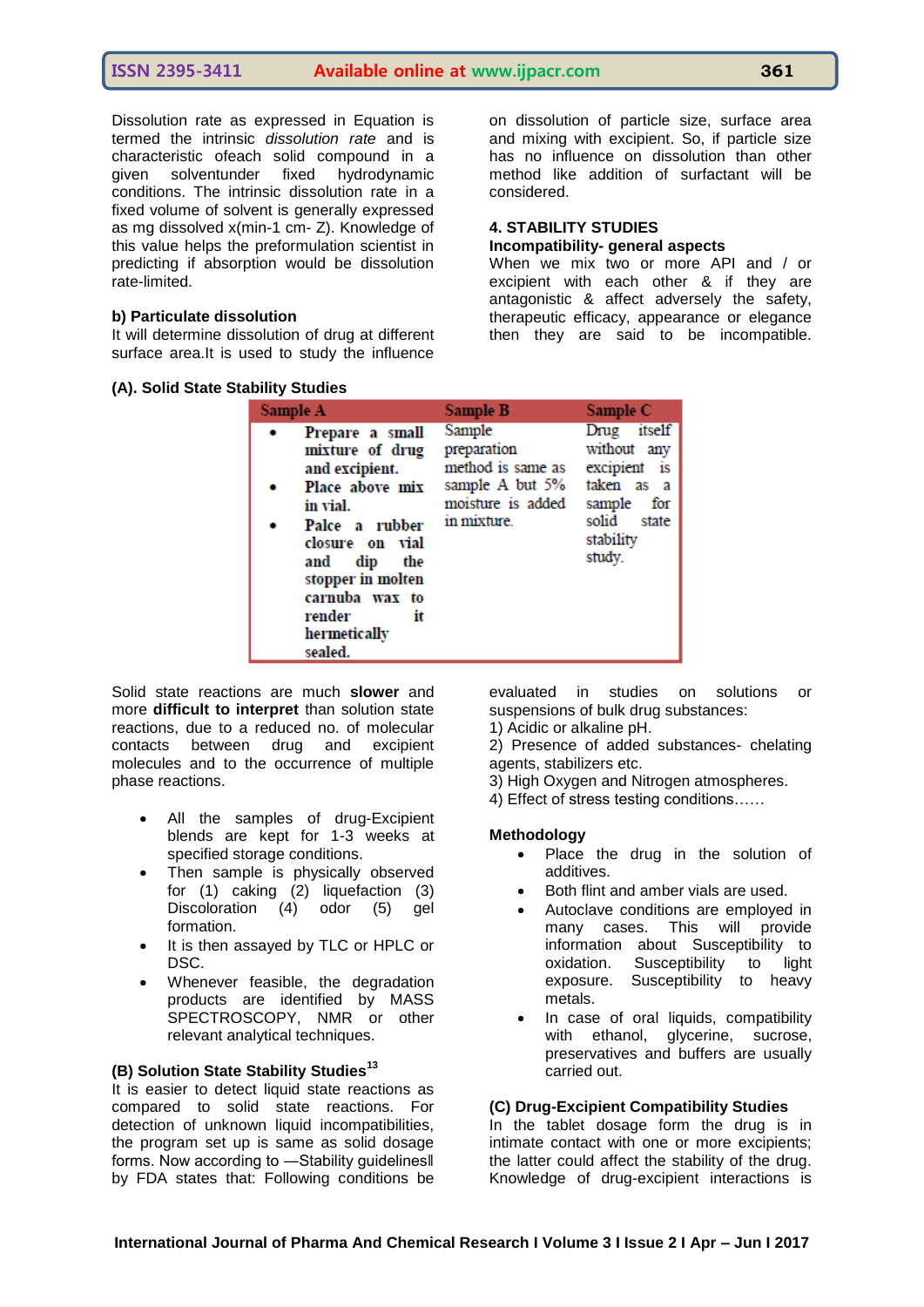therefore very useful to the formulator in selecting appropriate excipients. This information may already be in existence for known drugs. For new drugs or new excipents, the preformulation scientist must generate the needed information. A typical tablet contains

binders, disintegrants, lubricants, and fillers. Compatibility screening for a new drug must consider two or more excipients from each class. The ratio of drug to excipient used in these tests is very much subject to the discretion of the preformulation scientist.



IDENTIFY CHEMICALLY COMPATIBLE EXCIPIENT USING DSC WITH CONFIRMATORY TLC

# **Importance of Drug Excipient Compatibility Study**<br> **Stability** of the dosage form can be

maximized. Any physical or chemical interaction between drug and excipient can affect bioavailability and stability of drug.

 $\Box$ It helps to avoid the surprise problems. By performing DECS we can know the possible reaction before formulating final dosage form. It bridges the drug discovery and drug development. Drug discovery can emerge only new chemical entity. It becomes drug prod uct after formulation and processing with excipients.

 By using DECS data we can select the suitable type of the excipient with the chemical entities emerging in drug discovery programs. DECS data is essential for IND (investigational new drug ) submission. Now, USFDA has made it compulsory to submit DECS data for any new coming formulation before its approval.

# **Analytical techniques used to detect Drug-Excipient Compatibility**

1) Thermal methods of analysis

- I. DSC- Differential Scanning Calorimetry
- II. DTA- Differential Thermal Analysis
- 2) Accelerated Stability Study
- 3) FT-IR Spectroscopy
- 4) DRS-Diffuse Reflectance Spectroscopy
- 5) Chromatography
- I. SIC-Self Interactive Chromatography
- II. TLC-Thin Layer Chromatography
- III. HPLC-High Pressure Liquid
- Chromatography
- 6) Miscellaneous
- I. Radiolabelled Techniques
- II.Vapour Pressure Osmometry
- III. Fluorescence Spectroscopy

# **DSC (Differential Scanning Calorimetry)**

- DSC is a thermo analytical technique in which the difference in the amount of heat required to increase the temperature of a sample and reference are measured as a temperature. Both the sample and reference are maintained at very nearly the same temperature throughout the experiment. Generally, the temperature program for a DSC analysis is designed such that the sample holder temperature increases linearly as a function of time.
- The reference sample should have a well defined heat capacity over the range of temperatures to be scaned.
- The basic principle underlying this technique is that, when the sample undergoes a physical transformation such as phase transition, more (or less) that will need to flow to it than the reference to maintain both at the same temperature.
- Whether more or less heat must flow to the sample depends on whether the process is exothermic or endothermic. For example as a solid sample melts to a liquid it will require more heat flowing to the sample to increase its temperature at the same rate as the reference. This is due to the absorption of heat by the sample as it undergoes the endothermic phase transition from solid to liquid.
- Likewise, as the sample undergoes exothermic processes (such as crystallization) less heat is required to raise the sample temperature by observing the difference in heat flow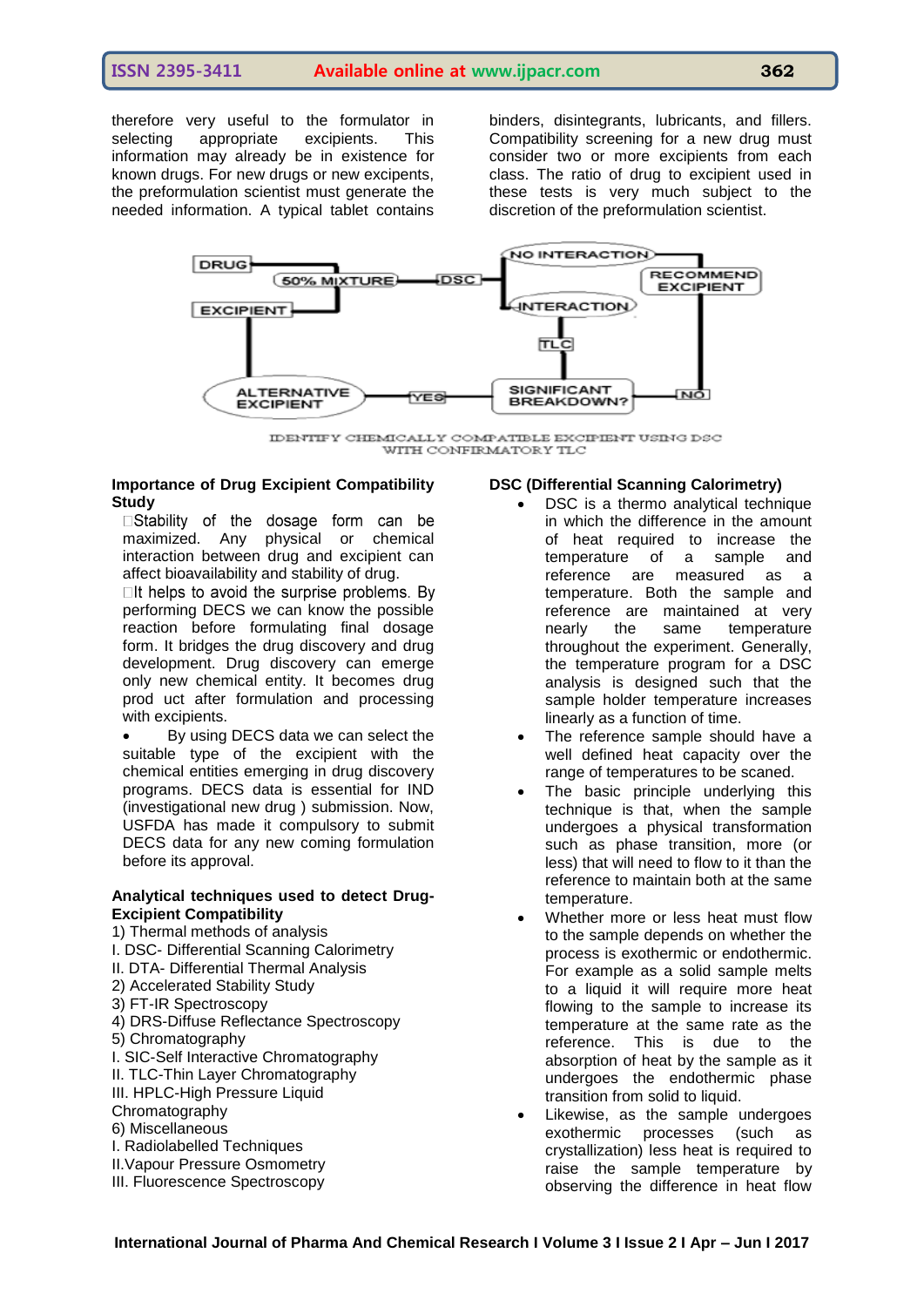between the sample and reference, differential scanning calorimeters are able to measure the amount of energy absorbed or released during such transitions. DSC is widely used in industrial settings as a quality control instrument due to its applicability in evaluating sample purity and for studying polymer curing.

- An alternative technique, which shares much in common with DSC, is differential thermal analysis (DTA).
- In this technique it is the heat flow to the sample and reference that remains the same rather than the temperature. When the sample and reference are heated identically phase changes and other thermal processes cause a difference in temperature between the sample and refferance. Both DSC and DTA provide similar information.
- DSC is the more widely used of the two techniques.
- DSC is widely used to investigate and predict any physico-chemical interaction between drug and excipients involving thermal changes..

 Thermal Analysis is useful in the investigation of solid-state interactions. It is also useful in the detection of eutectics. Thermograms are generated for pure components and their 1:3, 1:1, 3:1 physical mixtures with other components. In the absence of any interaction, the thermograms of mixtures show patterns corresponding to those of the individual components. In the event that interaction occurs, this is indicated in the thermogram of a mixture by the appearance of one or more new peaks or the disappearance of one or more peaks corresponding to those of the components.

#### **METHOD**

- The preformulation screening of drugexcipient interaction requires 5 mg of drug, in 50% mixture (1 : 1) with excipient, to maximize the likehood of observing an interaction.
- Mixture should be examined under N2 to eliminate oxidative and pyrrolytic effects at heating rate( 2, 5 or 100c / min) on DSC apparatus.



However, some changes in peak shape, peak ht. & width are expected b'coz of possible differences in mixture geometry.

#### **Drug:** Ofloxacin

 $\bullet$ 



**Trace 1** of figure 1-4 shows peak at 278.33 0C. (melting endothermic peak of Ofloxacin).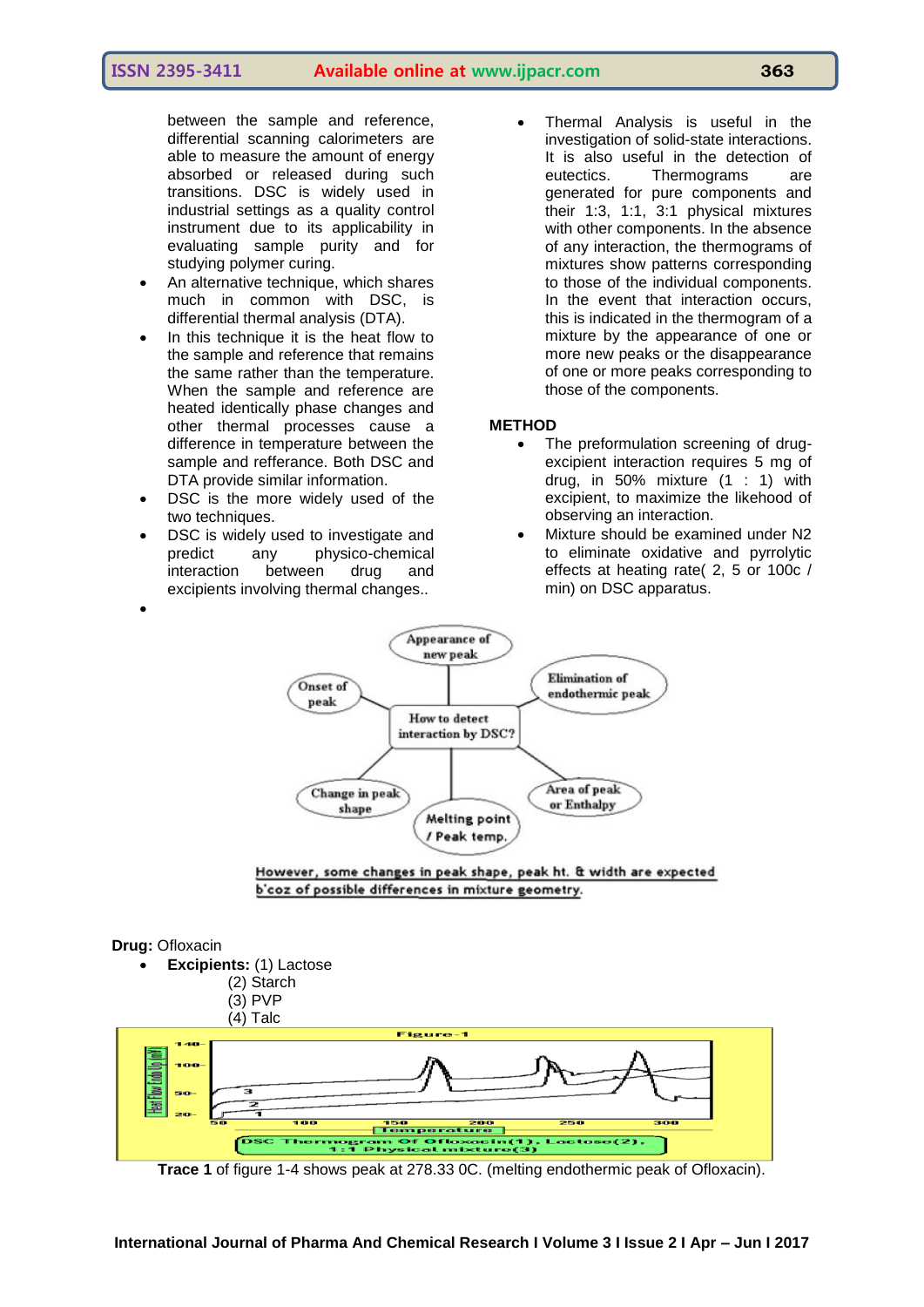**Trace 3** (Physical mixture of Ofloxacin & Lactose) shows absence of peak at 278.33 0C and slight pre shift in Lactose peaks.



**Trace 5** (Physical mixture of Ofloxacin & Starch) shows an early onset at 268.37 0C. **DSC RESULT—COMPATIBLE**







**Trace 9** (Physical mixture of Ofloxacin & Talc) shows combine features of each component but there are evident changes in onset.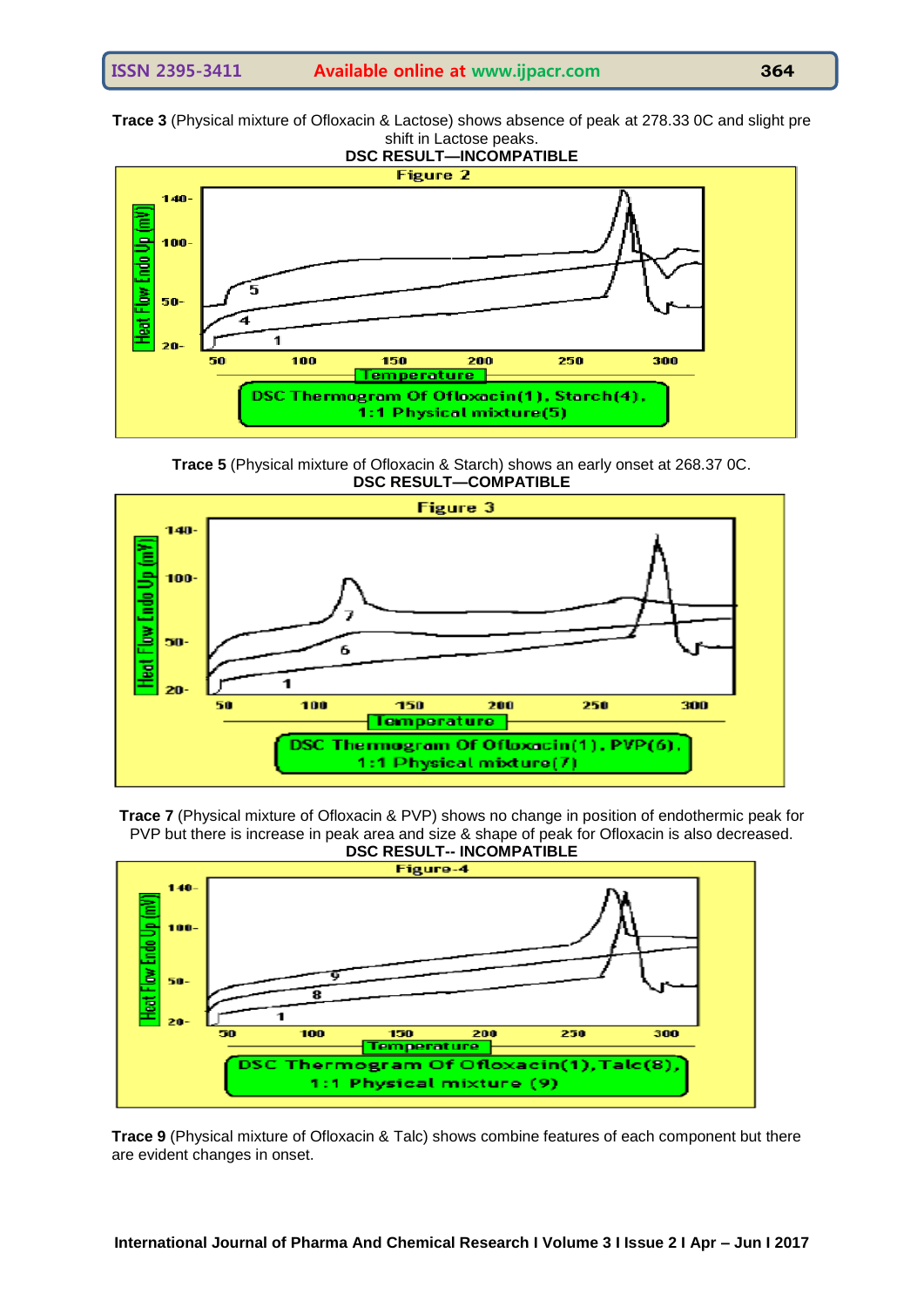#### **DSC Study of Ascorbic acid P'ceutical formulations**

**Excipients**: Sod. Crosscarmellose, MCC, Lactose

• Thermal stability was performed on ascorbic acid std. samples, binary mix. Of ascorbic acid & excipients, under N2 & air atmospheres.

• IR & X-Ray Diffractometry: No chemical interaction

• However thermal stability of pharmaceutical formulations is different.

• Temp. of beginning of thermal degradation for Ascorbic acid is lowered of about 50C for MCC & 100C for Na-crosscarmellose & Lactose.

Such facts must be considered for storage planning of tablets.

#### **ADVANTAGES OF DSC OVER TRADITIONAL METHODS**

**1.** Fast – (no long term storage of mixture is required prior to evaluation.

- **2.** Reliable
- **3.** Very less sample required (few mg.)

#### **LIMITATIONS**

1. If thermal changes are very small, DSC can t be used. Therefore, it should always be supported by some non-thermal methods like TLC or FT-IR or XRPD.

2. DSC can not detect the incompatibilities which occur after long term storage.

#### **DIFFERENTIAL THERMAL ANALYSIS**

- **Drug :** Enalepril maleate
- **Excipients**(Directly compressible diluent)**:**
- (1) Avicel
- (2) Spray dried lactose
- (3) Emcompress
- (4) A-tab

| <b>FORMULATION</b>                   | <b>RESULT OF DTA</b> | <b>SHELF LIFE</b> | <b>INFERENCE</b> |
|--------------------------------------|----------------------|-------------------|------------------|
|                                      | (interaction)        |                   |                  |
| $F_1$ (Avicel)                       |                      | $33$ month        | Least suitable   |
| $\mathbf{F}_2$ (Spray dried lactose) |                      | 1 yr and 3 month  | Ideal            |
| $F3$ (Emcompress)                    |                      | 8 month           | Not recommended  |
| $F_4(A$ -tab)                        |                      | $9h$ month        | Not recommended  |

#### **FOURIER TRANSFORM INFRARED SPECTROSCOPY**

Fourier**-**transform infrared (FTIR) spectroscopy was performed on each of the samples to determine the structure of the organic compounds and to identify the presence of specific functional groups within a sample. Furthermore,drug-polymer interactions were examined using the resulting spectra. Spectra are obtained by passing infrared radiation through a sample and determining what fraction of incident radiation is absorbed at a

particular energy. The energy of a peak in the spectrum corresponds to the frequency of vibration of part of the sample compound.3- 5mg of composite sample was added to approximately 100mg of KBr. The mixture was then ground to a fine powder using a mortar and pestle, and transparent discs were formed using a pellet press. The discs were then placed in the FTIR spectroscopy apparatus, and spectra were collected. The range of collected spectra was 4000-500cm<sup>-1</sup>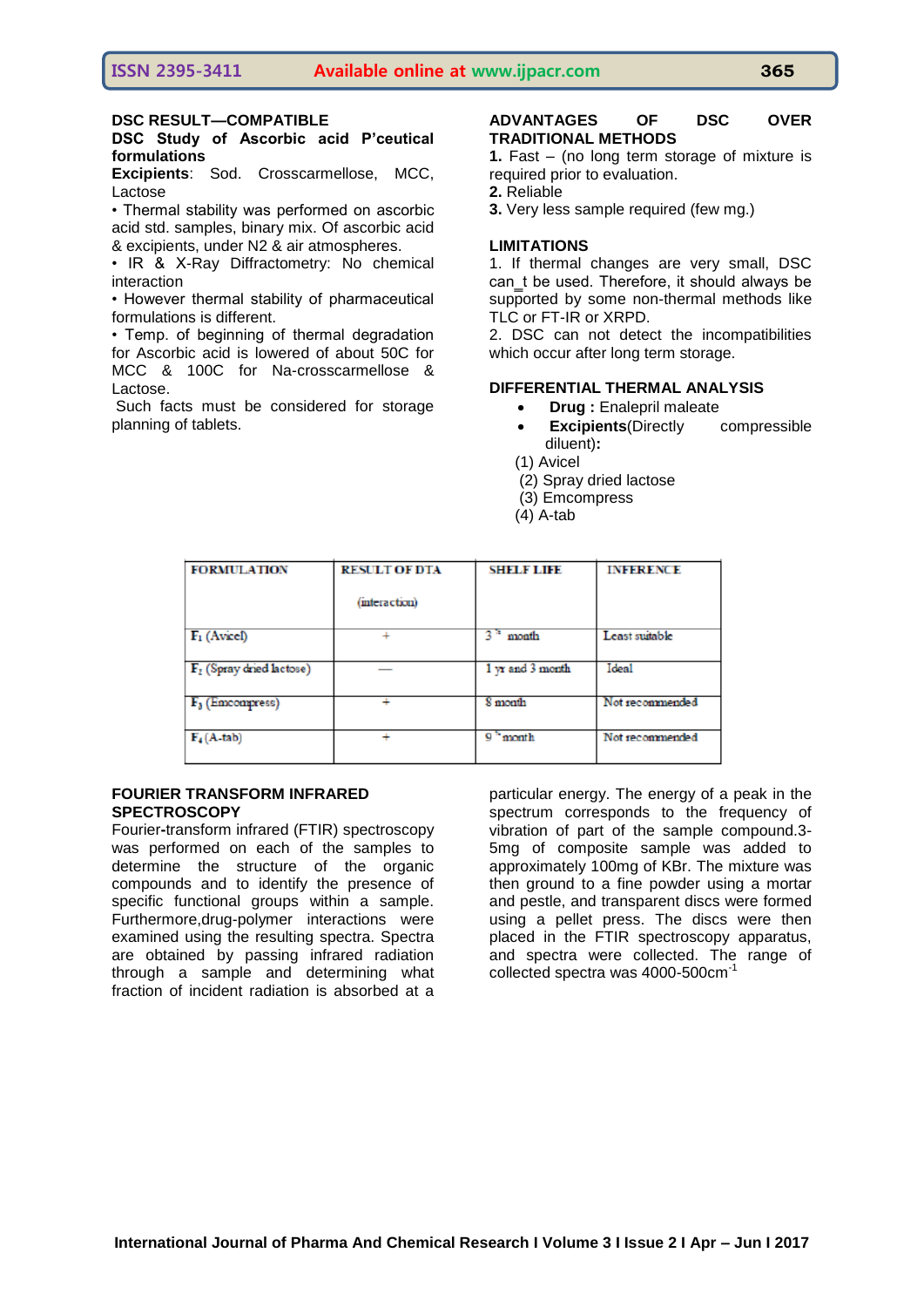



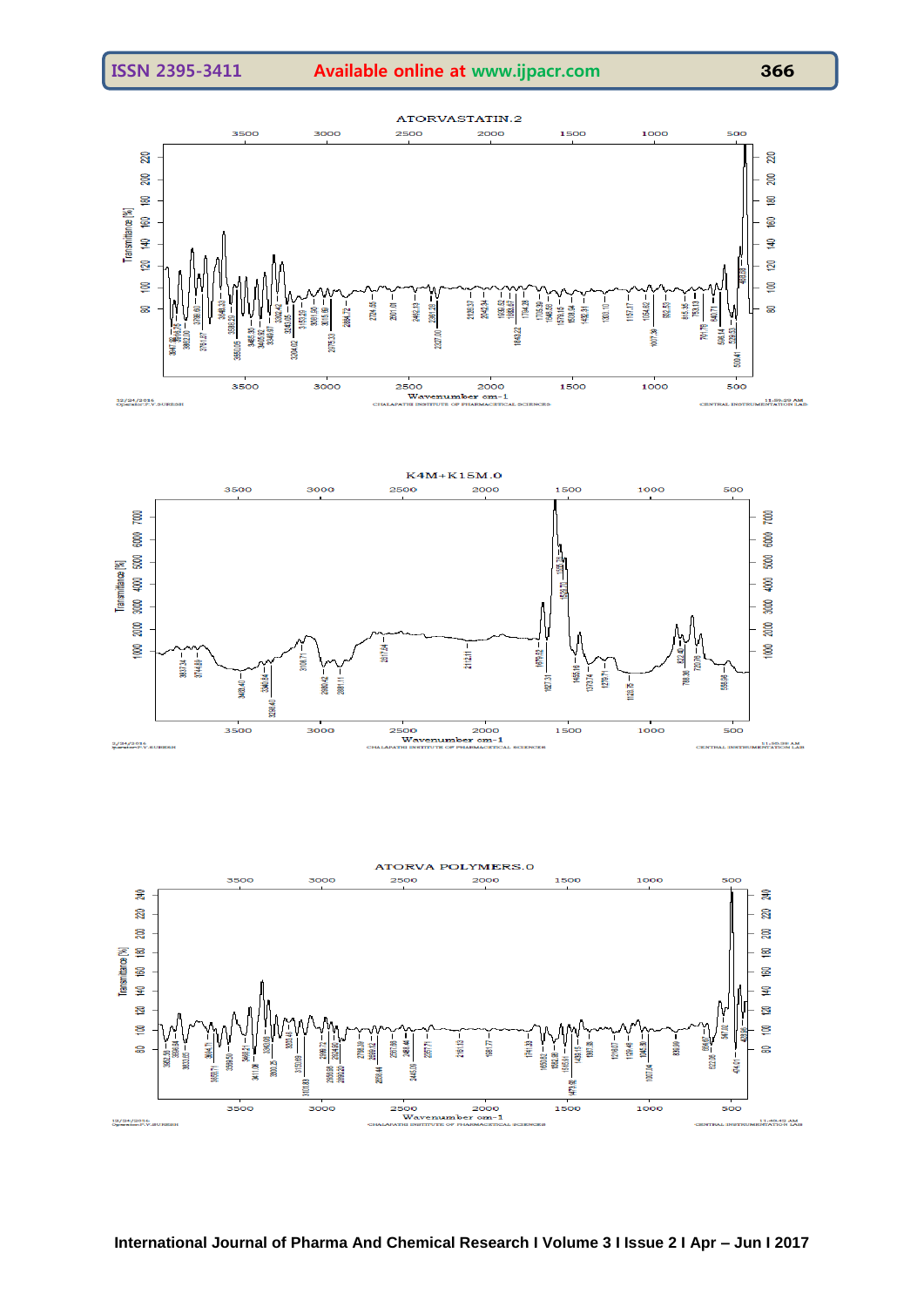#### **CHROMATOGRAPHY**

#### **TLC: Thin Layer Chromatography HPTLC: High Performance Thin Layer Chromatography**

TLC is generally used as confirmative test of compatibility after performing DSC.

Because if sample undergo negligible thermal changes, it will difficult to detect by thermal method.

- In TLC, Stationary phase consist of powder adhered onto glass, plastic or metal plate.
- Powders commonly used are Silica, Alumina, Polyamide, Cellulose & Ion exchange resin.
- Solution of Drug, Excipient & Drug: Excipient mixture are prepared & spotted on the same baseline at the end of plate.
- The plate is then placed upright in a closed chamber containing the solvent which constitutes the Mobile phase.
- As the solvent moves up the plate, it carries with it the material.
- The materials that have stronger affinity for S.P. will move at slower rate.
- The material is identified by its Rf value.
- The position of the material on the plate is indicated by spraying the plate with certain reagents or exposing the plate to UV radiation.
- If there is no interaction between drug & excipient, the mixture will produce two spots.
- The Rf value of which are identical with those of individual drug & excipient.
- If there is interaction, the complex formed will produce a spot. The Rf value of which is different from those of the individual components.

#### **Radio labeled technique**

Highly sensitive method but the cost of carrying out the method ,as well as the availability of well established other techniques and methods, this method is generally not preferred. It is important when the API is radio-active.

Method is carried out by using either **3H or 13C.**

# **B. CHEMICAL CHARACTERISTICS**

- 1) Hydrolysis
- 2) Oxidation
- 3) Photolysis

#### **Hydrolysis**

This is the most common degradation pathway since water plays an important role in many processes especially in solution but also in solid systems where it may be present albeit at low concentrations. Hydrolysis occurs via a nucleophilic attack of the water molecule on labile bonds with susceptibility dependent on the bond type and decreasing from

lactam > ester > amide > imine.

This can be influenced by pH if the molecule is ionizable with maximum instability in the ionized form, since it has the greatest solubility and therefore exposure. This leads to a change in hydrolysis reaction rate with pH with the shape of the pH/hydrolysis curve related to the underlying chemical processes. If the solvent is not water, solvolysis is also possible if the solvent and compound react.

#### **Oxidation**

Oxidation is an environmental phenomenon requiring oxygen (or an oxidizing agent), light, and trace metals capable of catalyzing the reaction. If molecular oxygen is involved, the reaction is generally rapid and termed ―autooxidation.‖ Chemically, oxidation is classed as a loss of electrons, which requires an electron acceptor, or oxidizing agent, which could be, for example, iron undergoing a ferric (Fe3+) to ferrous (Fe2+) change.

Oxidation reactions generally involve free radical chain reactions, and the initial free radical may arise through thermal or photolytic bond cleavage or a redox process involving a trace metal ion. Once formed the radical can then be propagated, catalyzed by the metal ions present, until a suitable chemical inhibitor (antioxidant) or termination reaction intervenes. Oxidation reactions usually produce highly colored degradation products, which can be detected by eye before chemical detection is possible. Many drugs undergo oxidation; for example, adrenaline produces adrenochrome, which is intensely pink, and degradation is initiated by free radicals induced by light and further catalyzed by multivalent metal ions.

#### **Photolysis**

If the compound absorbs light, it is absorbing energy with the potential to break or rearrange bonds, produce light emission such as fluorescence or phosphorescence, or increase temperature. Light energy is inversely proportional to wavelength, therefore UV light (220–370 nm) with the shortest wavelength has the highest energy. Photodegradation is therefore dependent on the wavelength of the light and also its intensity. Most degradation